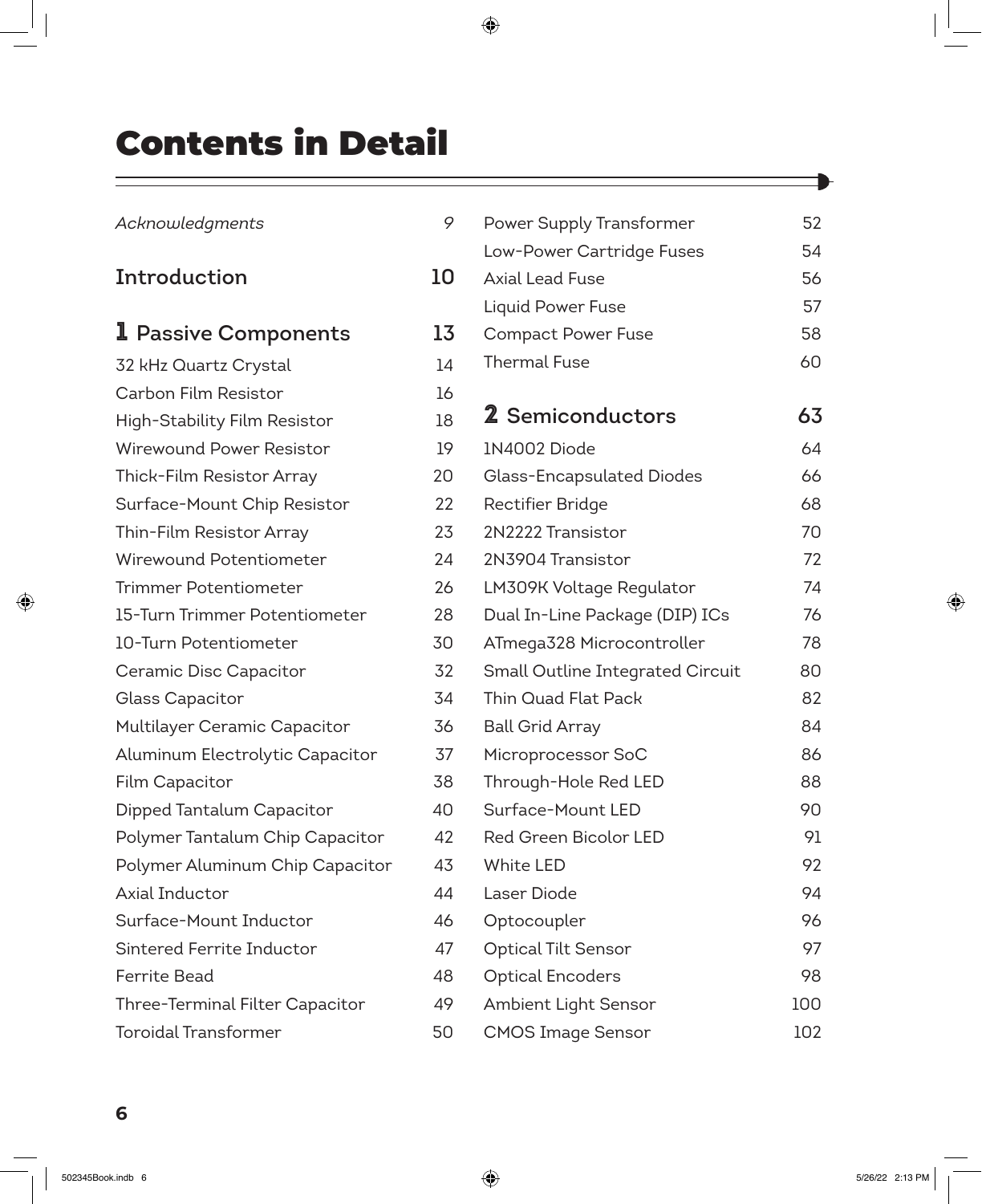| 3 Electromechanics                   | 105 |
|--------------------------------------|-----|
| Toggle Switch                        | 106 |
| Slide Switch                         | 108 |
| <b>Pushbutton Switch</b>             | 109 |
| <b>DIP Switch</b>                    | 110 |
| <b>Tactile Switch</b>                | 112 |
| Microswitch                          | 114 |
| Electromagnetic Relay                | 116 |
| <b>Thermal Switch</b>                | 118 |
| <b>Brushed DC Motor</b>              | 120 |
| <b>Stepper Motor</b>                 | 122 |
| <b>Magnetic Buzzer</b>               | 124 |
| Speaker                              | 126 |
| Smartphone Camera                    | 128 |
| <b>Inside the Camera Module</b>      | 130 |
| Rotary Voice Coil Motor              | 132 |
| <b>Optical Drive Focusing Motors</b> | 133 |
| Electret Microphone                  | 134 |
| 4 Cables and Connectors              | 137 |
| Solid and Stranded Wire              | 138 |
| <b>AC Power Cable</b>                | 139 |
| <b>IDC Ribbon Cable</b>              | 140 |
| Modular Telephone Cable              | 141 |
| <b>DIP Sockets</b>                   | 142 |
| Barrel Plug and Jack                 | 144 |
| Quarter-Inch Audio Plug and Jack     | 146 |
| 3.5 mm Audio Connector               | 148 |
| LMR-195 Coaxial Cable                | 150 |
| Laptop Power Cable                   | 151 |

| Ⴢ | RG-6 Coaxial Cable                 | 152 |
|---|------------------------------------|-----|
| 6 | Cable TV RG-59                     | 153 |
| 8 | F Connector                        | 154 |
| 9 | <b>BNC Plug and Jack</b>           | 156 |
| O | <b>SMA Connector</b>               | 158 |
| 2 | DE-9 Connector                     | 160 |
| 4 | Category 6 Ethernet Cable          | 162 |
| 6 | <b>SATA Cable</b>                  | 163 |
| 8 | <b>HDMI Cable</b>                  | 164 |
| О | <b>VGA Cable</b>                   | 166 |
| 2 | <b>Basic USB Cable</b>             | 168 |
| 4 | <b>USB Jack</b>                    | 170 |
| 6 | SuperSpeed USB Cable               | 172 |
| 8 |                                    |     |
| О | 5 Retro Tech                       | 175 |
| 2 | Neon Lamp                          | 176 |
| 3 | Nixie Tube                         | 178 |
| 4 | Inside the Nixie Tube              | 180 |
|   | 12AX7 Vacuum Tube                  | 182 |
| 7 |                                    |     |
|   | Vacuum Fluorescent Display Tube    | 184 |
| 8 | Cathode Ray Tube                   | 186 |
| 9 | Inside the CRT                     | 188 |
| O | Mercury Tilt Switch                | 190 |
| 1 | Vintage Wirewound Resistors        | 191 |
| 2 | Carbon Composition Resistor        | 192 |
| 4 | Cornell-Dubilier 9LS Capacitor     | 194 |
| 6 | Dipped Silver Mica Capacitor       | 196 |
| 8 | Axial Multilayer Ceramic Capacitor | 197 |
| O | IF Transformer                     | 198 |

## **7**